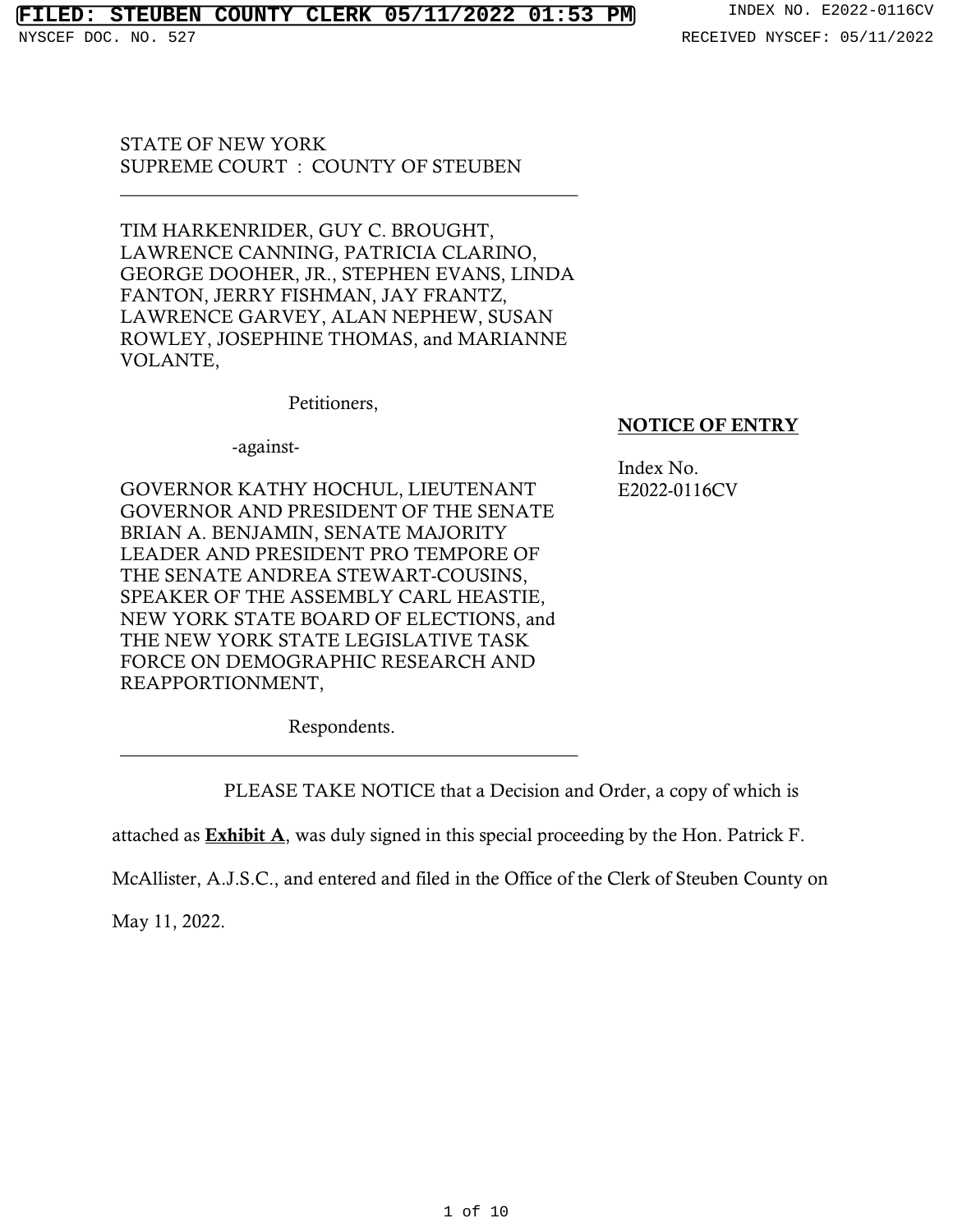Dated: New York, New York May 11, 2022

Dated: Buffalo, New York May 11, 2022

### **GRAUBARD MILLER**

By: /s/ C. Daniel Chill

C. Daniel Chill **Elaine Reich Attorneys for Respondent** Speaker of the Assembly Carl Heastie The Chrysler Building 405 Lexington Avenue, 11th Floor New York, New York 10174 Telephone No. (212) 818-8800 dchill@graubard.com ereich@graubard.com

### PHILLIPS LYTLE LLP

aloodo Bv:

Craig R. Bucki Steven B. Salcedo Rebecca A. Valentine **Attorneys for Respondent** Speaker of the Assembly Carl Heastie One Canalside 125 Main Street Buffalo, New York 14203-2887 Telephone No. (716) 847-8400 cbucki@phillipslytle.com ssalcedo@phillipslytle.com rvalentine@phillipslytle.com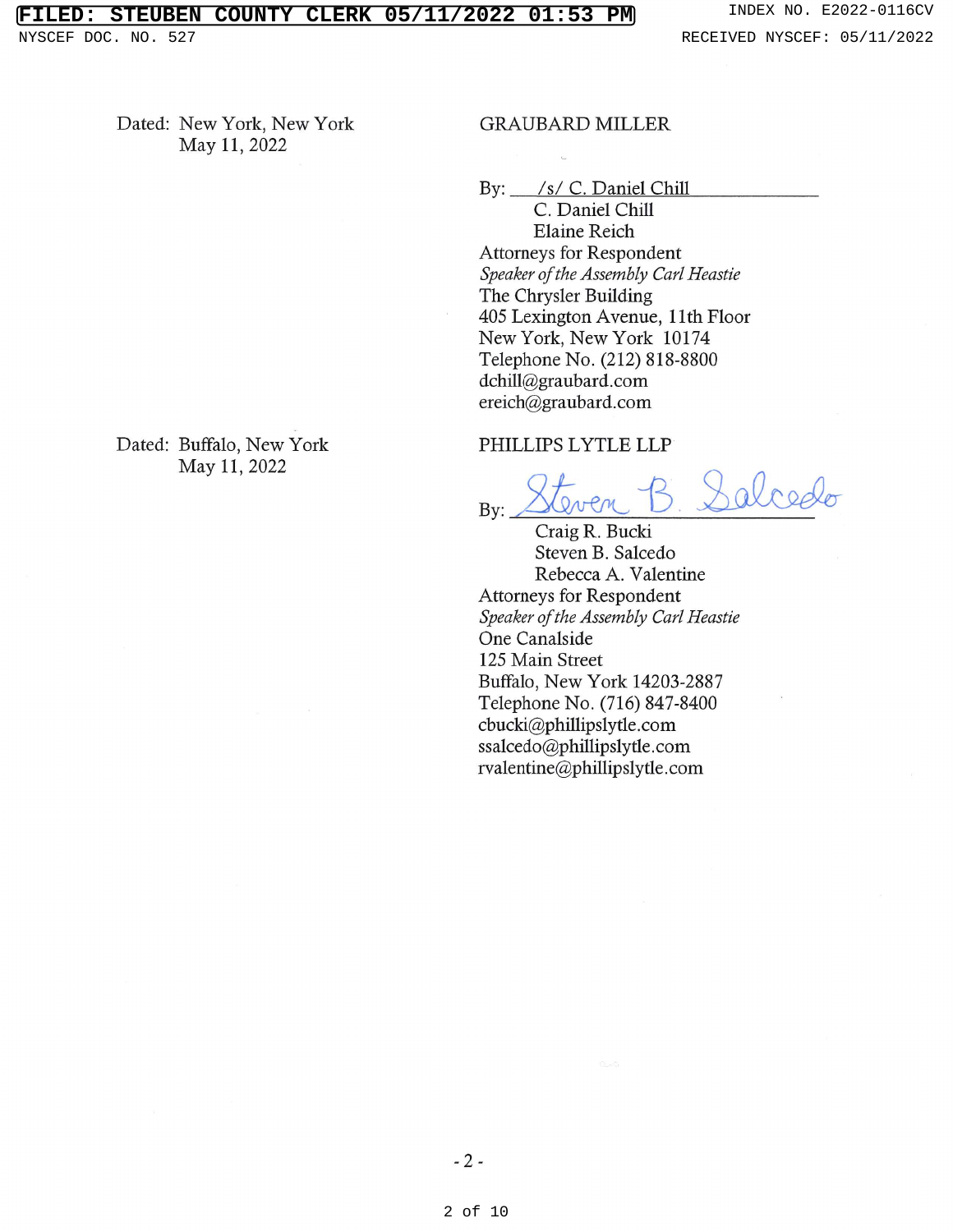## TO: TROUTMAN PEPPER HAMILTON SANDERS LLP Attorneys for Petitioners

Bennet J. Moskowitz, Esq. Daniel E. Gorman, Esq. 875 Third Avenue New York, New York 10022 (212) 704-6000 bennet.moskowitz@troutman.com

Misha Tseytlin, Esq. 227 W. Monroe Street Suite 3900 Chicago, Illinois 60606 (608) 999-1240 misha.tseytlin@troutman.com

# KEYSER MALONEY & WINNER LLP

Attorneys for Petitioners George H. Winner, Jr., Esq. 150 Lake Street Elmira, New York 14901 (607) 734-0990 gwinner@kmw-law.com

# HINMAN, HOWARD & KATTELL, LLP

Attorneys for Petitioners Richard C. Lewis, Esq. 80 Exchange Street Binghamton, New York 13901 (607) 231-6891 rlewis@hhk.com

# CUTI HECKER WANG LLP

Attorneys for Respondent *Senate Majority Leader Andrea Stewart-Cousins*  John R. Cuti, Eric Hecker, Alexander Goldenberg, Alice G. Reiter, Daniel E. Mullkoff, and Heather Gregorio, Esqs. 305 Broadway, Suite 607 New York, New York 10007 (212) 620-2600 ehecker@chwllp.com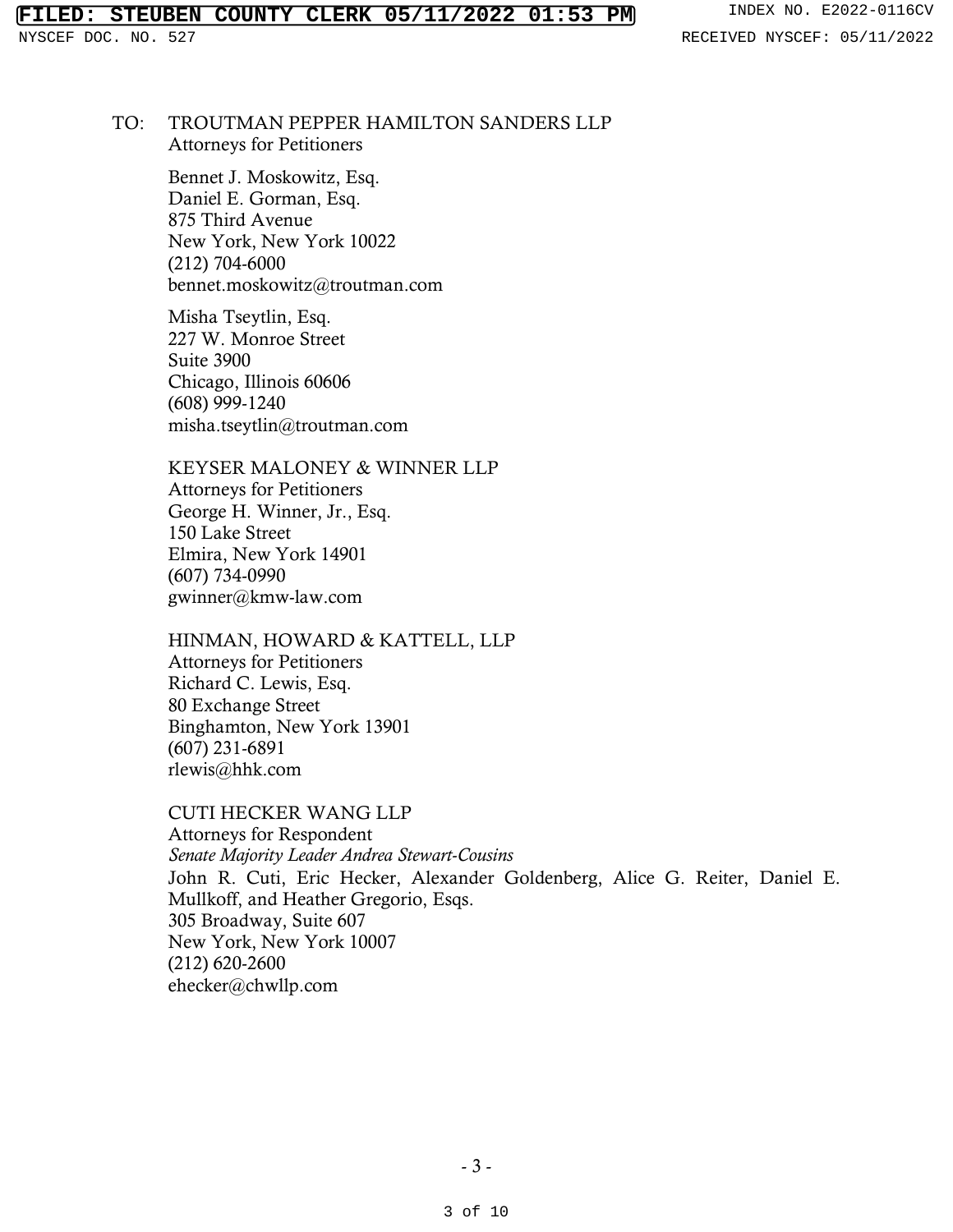# **FILED: STEUBEN COUNTY CLERK 05/11/2022 01:53 PM** INDEX NO. E2022-0116CV

LETITIA JAMES, NEW YORK ATTORNEY GENERAL Heather L. McKay and Matthew Brown, Esqs. Attorneys for Respondents *Governor Kathy Hochul and Lieutenant Governor and President of the Senate Brian A. Benjamin*  144 Exchange Boulevard, Suite 200 Rochester, New York 14614 (585) 546-7430 Heather.McKay@ag.ny.gov

NEW YORK STATE BOARD OF ELECTIONS Brian Lee Quail and Kimberly Galvin, Esqs. Attorneys for Respondent *New York State Board of Elections*  40 N. Pearl Street, Suite 5 Albany, New York 12207 (518) 474-2063 brian.quail@elections.ny.gov

THE NEW YORK STATE LEGISLATIVE TASK FORCE ON DEMOGRAPHIC RESEARCH AND REAPPORTIONMENT 198 State Street Lobby Albany, New York 12210

And all other attorneys of record on NYSCEF

Doc #10417922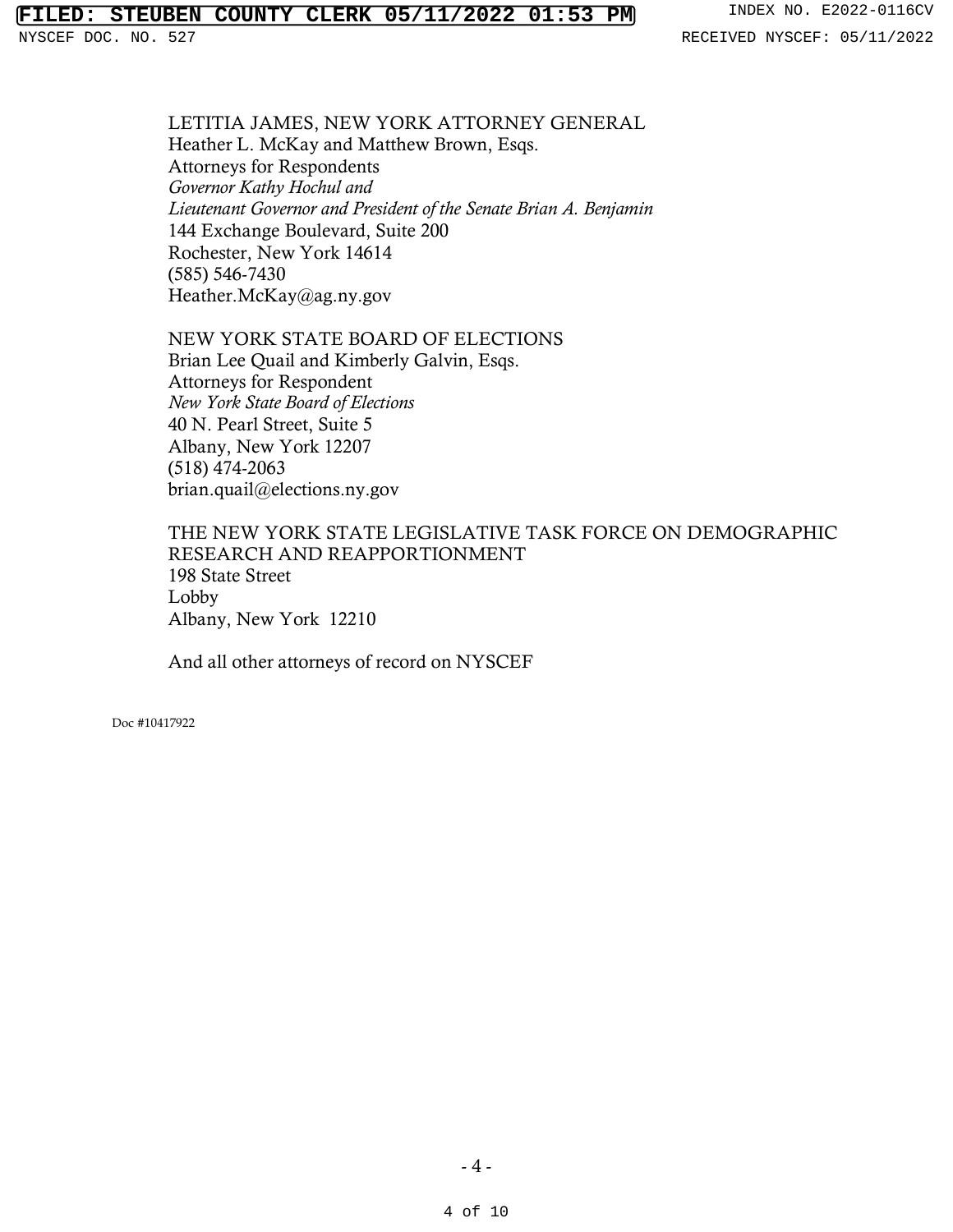RECEIVED NYSCEF: 05/11/2022

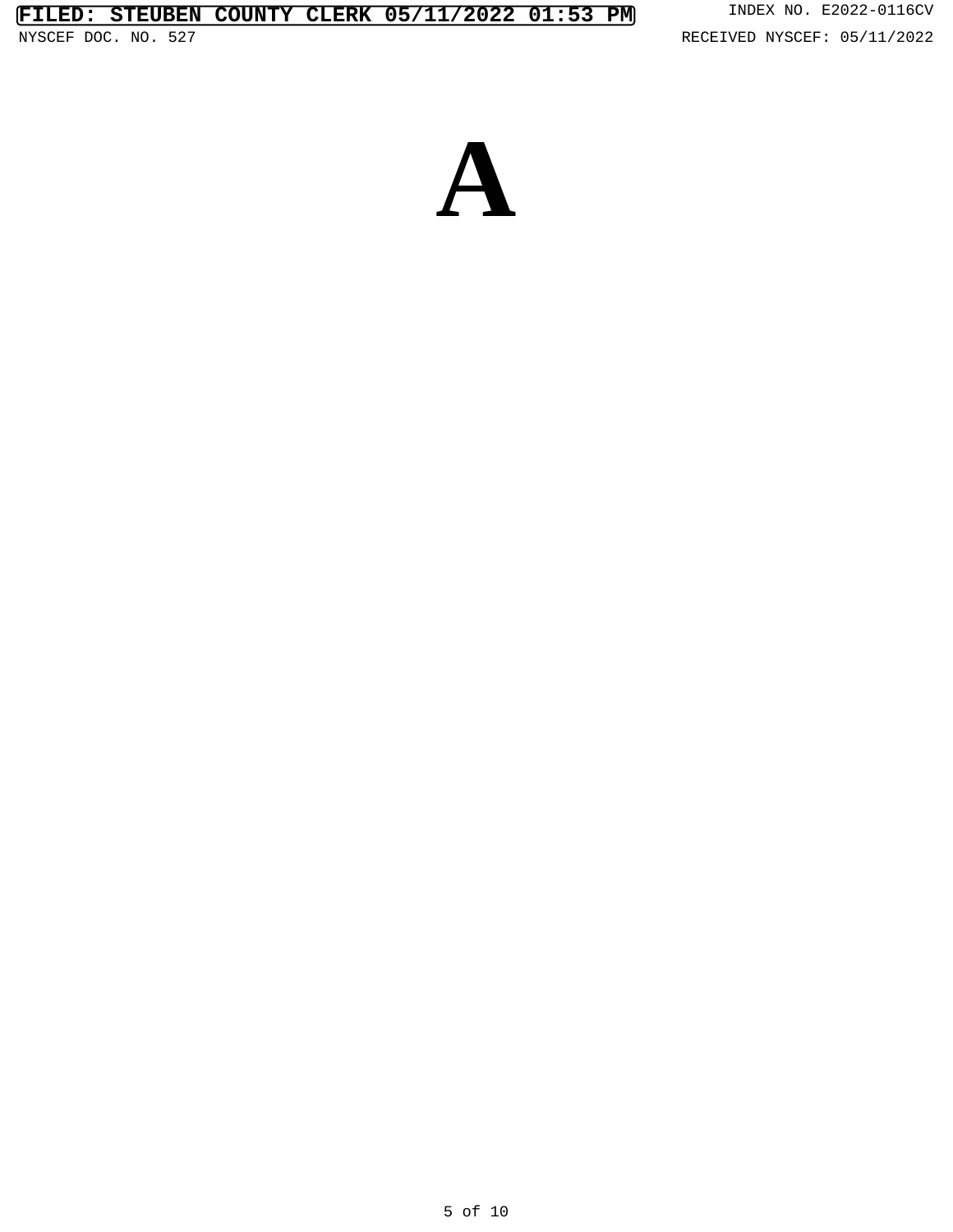#### **STEUBEN COUNTY CLERK 05/11/2022 01:50 RM** INDEX NO. E2022-0116CV **01:53 PM**

NYSCEF DOC. NO. 522

**STATE OF NEW YORK** SUPREME COURT : COUNTY OF STEUBEN

TIM HARKENRIDER, GUY C. BROUGHT, LAWRENCE CANNING, PATRICIA CLARINO, GEORGE DOOHER, JR., STEVEN EVANS, LINDA FANTON, JERRY FISHMAN, JAY FRANTZ, LAWRENCE GARVEY, ALAN NEWPHEW, SUSAN ROWLEY, JOSEPHINE THOMAS, and MARIANNE VOLANTE,

-against-

Index No. E2022-0116CV

Petitioners,

**DECISION** and ORDER

GOVERNOR KATHY HOCHUL, LIEUTENANT GOVERNOR AND PRESIDENT OF THE SENATE BRIAN A. BENJAMIN, SENATE MAJORITY LEADER AND PRESIDENT PRO TEMPORE OF THE SENATE ANDREA STEWART-COUSINS, SPEAKER OF THE ASSEMBLY CARL HEASTIE, NEW YORK STATE BOARD OF ELECTIONS, and THE NEW YORK STATE LEGISLATIVE TASK FORCE ON DEMOGRAPHIC RESEARCH AND REAPPORTIONMENT,

Respondents.

PRESENT: Hon. Patrick F. McAllister Acting Supreme Court Justice

The court heard oral argument brought on by Order to Show Cause and Motion by separate putative intervenors to intervene in this action. Putative intervenor, Gary Greenberg, was represented by Jim Walden, Esq. James Ostrowski, Esq. represented putative intervenors Benjamin Carlisle, Emin Eddie Egriu, Michael Rakebrandt, Jonathan Howe and Howard Rabin. Putative Intervenor, Gavin Wax, was represented by Aaron Foldenauer, Esq. The court heard oral argument from Attorneys Foldenauer, Ostrowski and Walden. In opposition to the motions to intervene the court heard oral argument from George Winner, Esq. as representative for the Petitioners; Assistant Attorney General Heather McKay for the Respondents, Governor Hochul and the former Lieutenant Governor Brian Benjamin; Eric Hecker, Esq. represented Senate Majority Leader, Andrea Stewart-Cousins; Craig Bucki, Esq. represented Speaker of the Assembly, Carl Heastie; and Brian Quail, Esq. appeared on behalf of the Board of Elections. After hearing oral argument the court reserved decision.

Page 1 of 5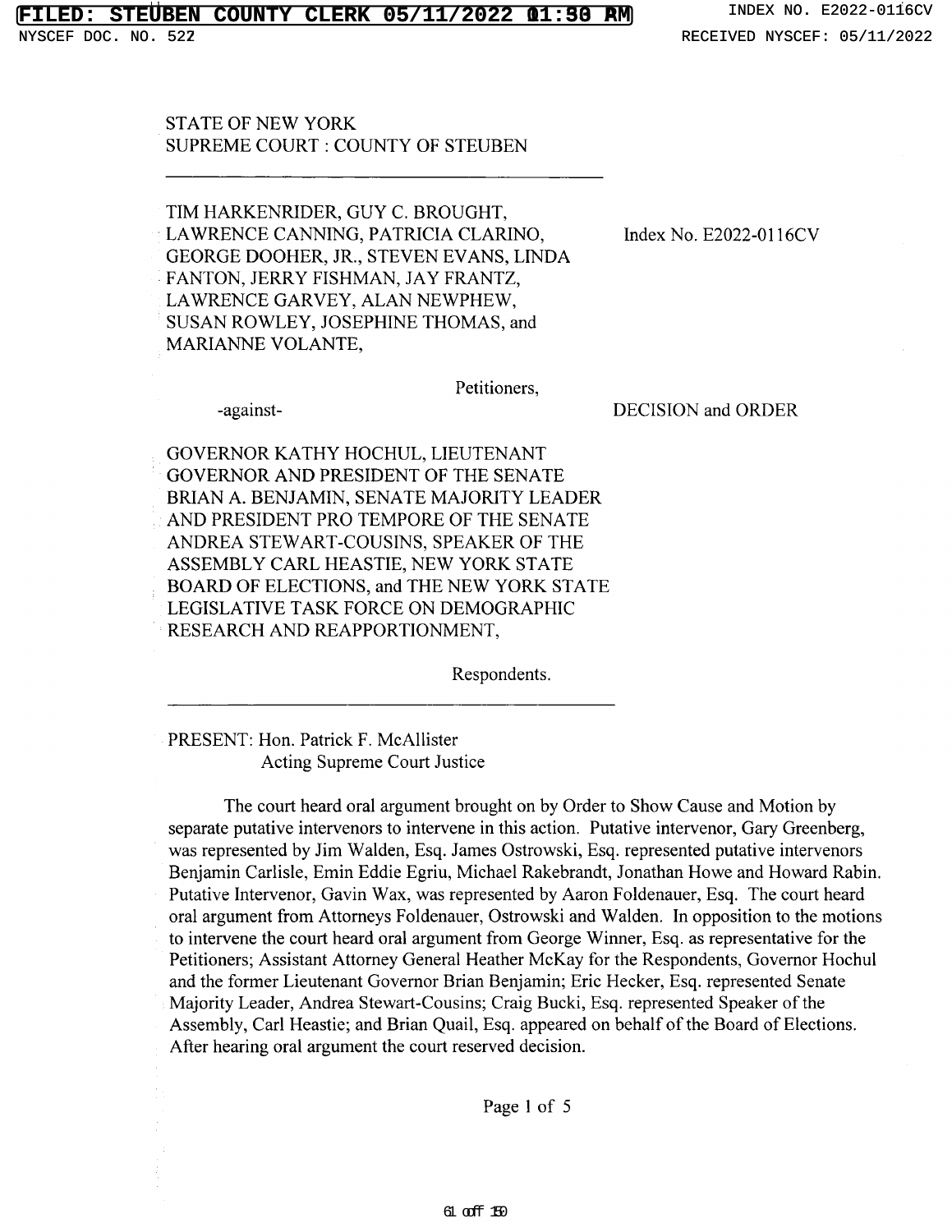Both Gavin Wax and Gary Greenberg seek to intervene so they can challenge the Assembly District maps. The other putative intervenors represented by James Ostrowski, Esq. are candidates, or potential candidates, for political office and seek to intervene so they will have some say in the process going forward with regard to new deadlines for gathering signatures, etc.

A motion to intervene is governed by CPLR §1012 and CPLR § 1013. Under those sections a person can bring a motion to be included in an action. CPLR §1012 deals with intervenors as of right and §1013 are for those people that the court grants permission to be intervenors because they have a similar interest to the parties currently involved in the litigation..

The court will deal with putative intervenors, Gary Greenberg and Gavin Wax together as they have similar claims. Both wish to intervene so that they can challenge the State Assembly District maps as being unconstitutional. Indeed this court previously ruled on March 31, 2022 that the process used by the legislature to enact their own maps (Congressional, Senate, and Assembly) failed to follow the constitutional process and were therefore void and unconstitutional. From the time the Petitioners filed their Amended Petition in early to mid-February it was clear that the Petitioners were not specifically challenging the Assembly maps. On appeal to the Appellate Division the Petitioners indicated that they had not challenged the Assembly maps. Thus when the Court of Appeals ruled April 27, 2021 that the process used was unconstitutional the Court of Appeals struck down the Congressional and the State Senate maps, but did not order new Assembly maps to be drawn since those maps had not been challenged in this action. Greenberg and Wax wish to intervene so that now those maps may now be challenged in this action.

In a rare show of bipartisan agreement the Petitioners and the Respondents all oppose intervenors Greenberg and Wax. The first three words in both CPLR  $\S$ §1012(a)(2) & 1013 are "Upon timely motion". The attorneys for the Petitioners and the Respondents all contend that the motions by Greenberg and Wax are not timely. According to Professor Seigel even intervenors of right under CPLR §1012 are sometimes denied the right to intervene by the courts because of an issue of timeliness.

Under CPLR  $\S 1013$  the court must ask (1) will admitting the intervenor unduly delay the determination of the current matter; (2) will there be prejudice of a substantial right of an existing party; and (3) if denied can the intervenor bring a separate action.

It was clear from the Petition and Amended Petition that the Assembly Districts were not being challenged. Although this court's ruling on March 31, 2022 sua sponta threw out the Assembly maps there was nothing in the proceedings leading up to the court's decision that would have led these putative intervenors to think that the Assembly District maps were being included in this action. In fact it was precisely for that reason that the Court of Appeals did not strike down the Assembly maps.

Page 2 of 5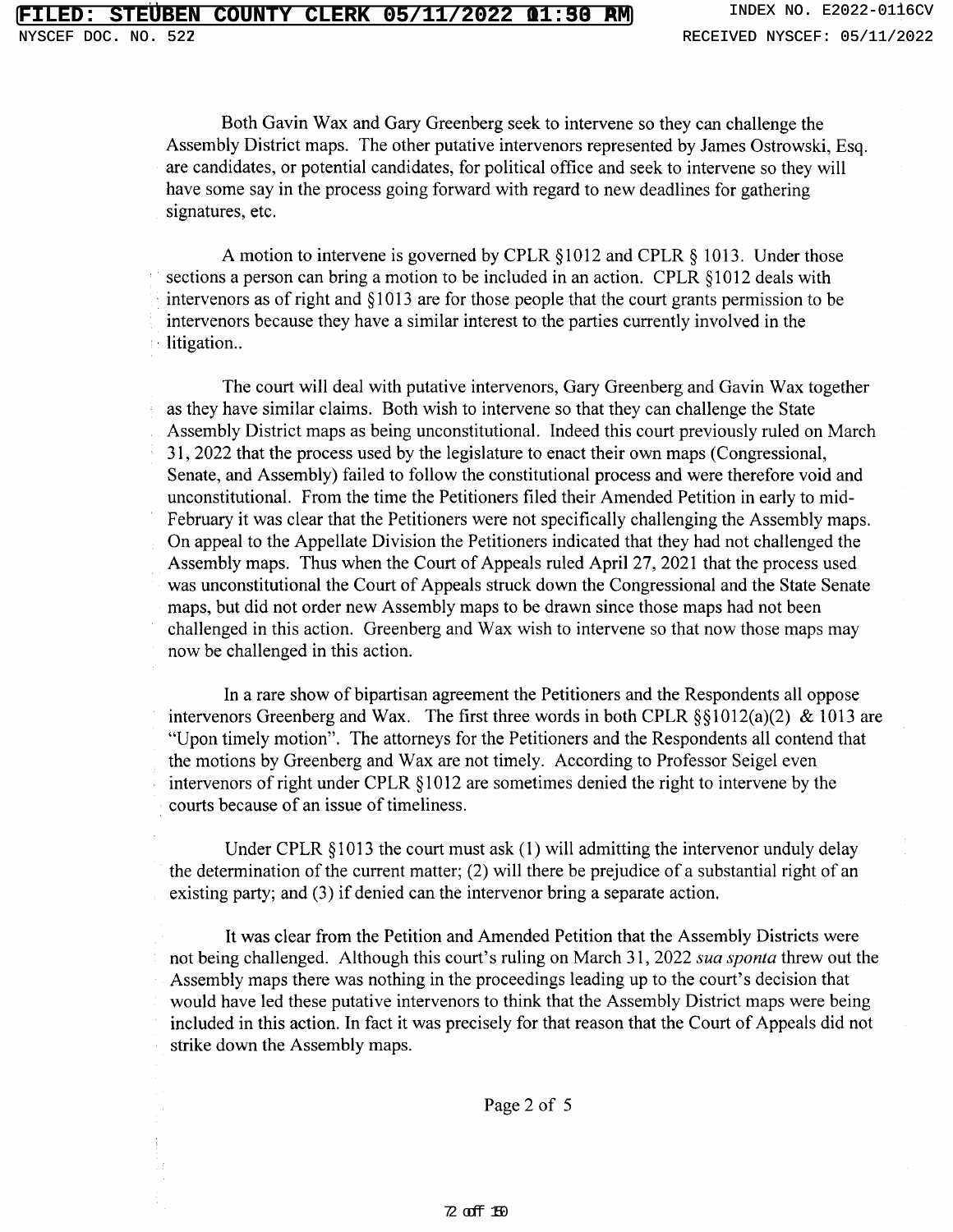This action by law requires expedited proceedings. The court had just 60 days from the commencement of the action (February 3, 2022) to render a decision. Now three months after the commencement of the action these intervenors seek to join in this action to add a challenge to the Assembly maps.

Intervention under CPLR §§1012 or 1013 requires a timely motion to intervene. Rutherford Chemicals, LLC v. Assessor of Town of Woodbury, 115 AD3d 960 (Second Dept. 2014); In re HSBC Bank U.S.A., 135 AD3d 534 (2016). "[I] ntervention . . . will not be allowed merely to permit the intervenor to accomplish now what it could have done as of right but... omitted to do earlier." Darlington v. City of Ithaca Bd. of Zoning Appeals, 202 AD2d 831 at 834 (Third Dept. 1994). A party seeking equity must do equity. Pecorella v. Greater Buffalo Press, Inc., 107 AD2d 1064 (Fourth Dpt. 1985)

In the response to these motions Attorney Bucki, representing the Respondent Speaker of the Assembly, Carl Heastie, demonstrated that both Greenberg and Wax were aware of this pending action shortly after it was commenced in February, 2022. Hence, it cannot be said the putative intervenors did not know about the action or the potential impact it could have on them. Yet they chose to do nothing at that time.

This court agrees with the potential intervenors Greenberg and Wax that the Assembly maps were unconstitutional in the manner in which they were enacted. However, the question is whether or not permitting intervention at this time in this action is timely. At least one of the intervenor's counsel conceded that a separate action could be brought to challenge the Assembly maps. Under  $\S 1012$  (a) (1) a person can intervene when a statute specifically confers an absolute right to intervene;  $(a)(2)$  when the current representation seems inadequate to represent the potential intervenor; or  $(a)(3)$  when the potential intervenors rights such as (property, money, etc.) may be affected by the decision. The court agrees that the current petitions and Petitioners do not adequately represent the interests of Greenberg and Wax when it comes to challenging the Assembly District maps. However, if a separate action can be maintained then the intervenors rights are not affected by a decision in this case. On the other hand permitting intervention could substantially affect the rights of the Petitioners in that it could and likely would result in new maps not being enacted in time for a primary this year. Such a result would impact the Congressional and State Senate maps that should be in place by May 20<sup>th</sup>. Since the court has received no potential maps with regard to new Assembly District lines it would almost assuredly mean that new maps could not be in place by May 20<sup>th</sup>.

Not only do intervenors, Greenberg and Wax, want new Assembly maps, but they are asking the court to invalidate all the signatures previously gathered, create new time periods for gathering signatures after new maps are enacted, change the signature requirements for both primary and independent petitions, etc. Overseas primary ballots for the June 28, 2022 primary are scheduled to be mailed out this week on May 13<sup>th</sup>. These items of requested relief in Greenberg and Wax's application are in direct contradiction to the other putative intervenors represented by James Ostrowski, Esq. He represents candidates or prospective candidates who

Page 3 of 5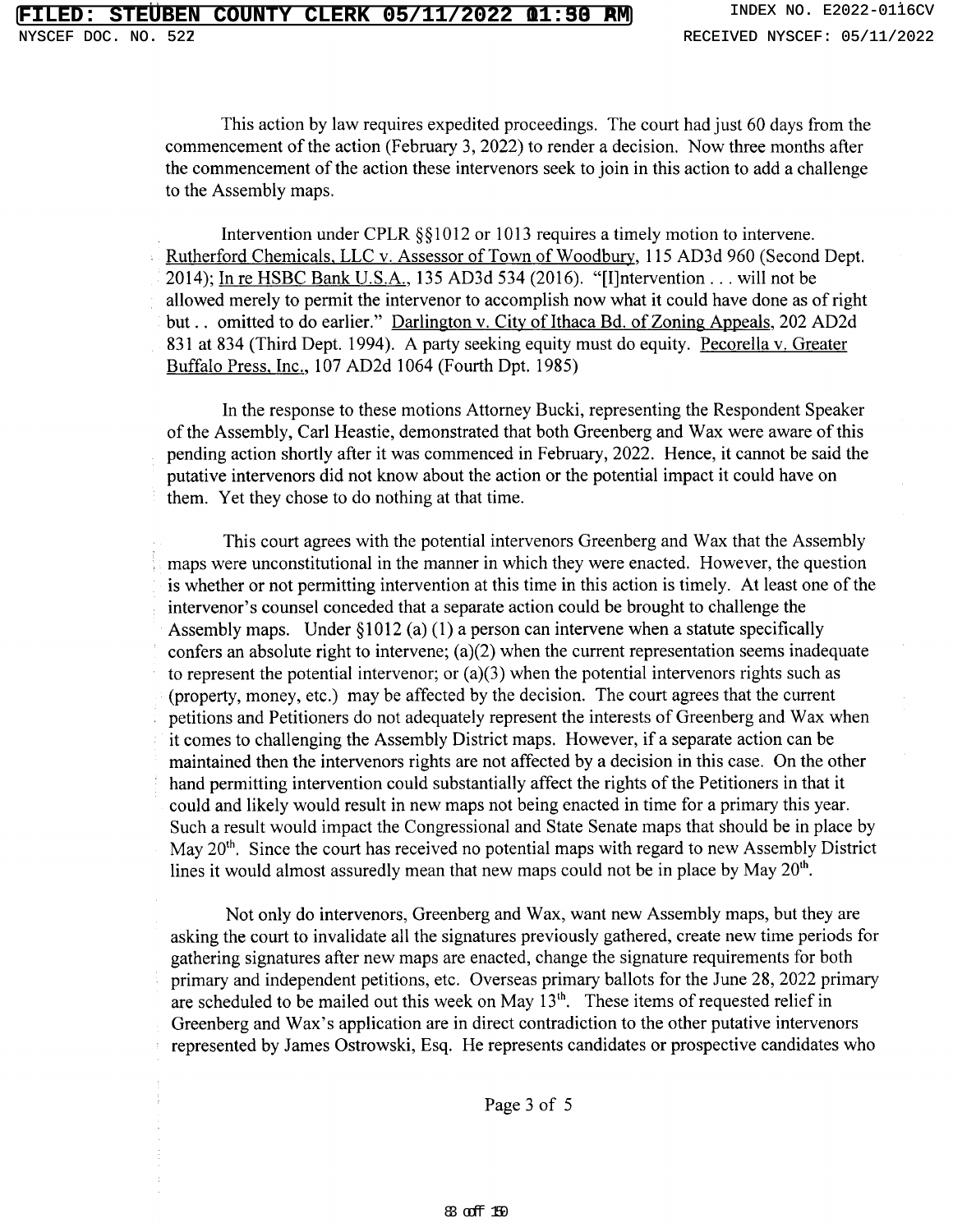527

have already gathered signatures and submitted application to be on the ballot.

Brian Quail, Esq. of the Board of Elections stated that the State Board of Elections and the New York City Board of Elections have already certified the ballots. To permit intervention that this time would create total confusion.

In Matter of Fink v. Salerno, 105 AD2d 489 (Third Dept. 1984) a proceeding to challenge a candidate appearing on the ballot was commenced October  $3^{rd}$ . The court had set a return date of October 9<sup>th</sup>. A putative intervenor sought intervention on October 8<sup>th</sup>. The court denied the motion as untimely. The Appellate Division affirmed the court's denial of intervention citing an expedited process for election matters.

The court is mindful that a change in the Assembly Districts would impact several other elected officials. This would include delegates to the State Supreme Court judicial nominating conventions, representatives to county party committees, and the New York State Democratic Committee. In the case of the judicial nominating conventions they are normally held in early August which would be well before the August  $23^{rd}$  primary. So the judicial nominating conventions would have to be pushed back until some time in September making it difficult, if not impossible, for their work to be completed so candidates could be placed on the November ballot. The overseas ballots for the November election must be mailed in September to meet Federal election requirements.

Respondents further challenge putative intervenors Greenberg and Wax claiming they lack standing because they are not candidates, chairpersons or someone that has filed objections. Further, they contend that Greenberg and Wax failed to serve the Respondents as required by law.

For the reason stated above the court finds the motions to intervene by Greenberg and Wax to be untimely and to permit them to intervene at this time would be extremely burdensome to the court and the existing parties. Therefore, their motion to intervene is denied. Nothing in this Decision and order is meant to prevent either or both from pursuing a separate action to challenge the Assembly maps.

The court will now turn to the motion to intervene brought by Attorney Ostrowski who represents several putative intervenors. This motion does not seek to add a new action (Assembly maps) to this current action. These putative intervenors merely seek to have input in how the August 23, 2022 primary will play out. These putative intervenors are candidates or potential candidates so the lack of standing argument does not apply. However, the court still finds their intervention at this late stage to be untimely. For the same reason Justice Lindley of the Appellate Division Fourth Department on April 14, 2022 denied proposed intervenors from joining this suit in April, this court is denying these candidates' or potential candidates' motion to intervene now, nearly a month later. Justice Lindley was considering a motion to intervene by congressional members and candidates for office. They would seem to be similarly

Page 4 of 5